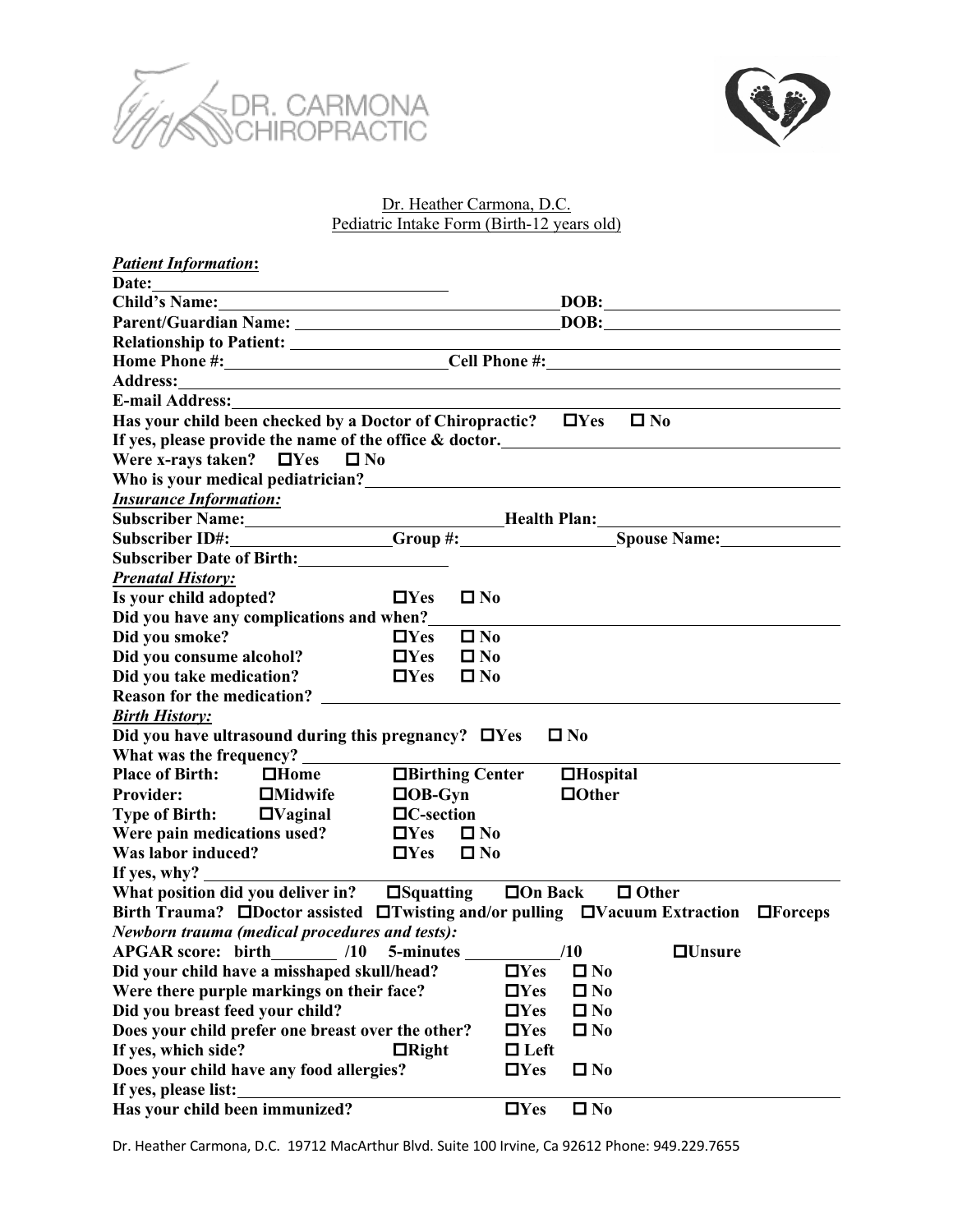



|                                                                                                                                                                                                                                                                                                                                                                                                                                                                                                | Reason for vaccination? □Informed decision                                                                                                                                       |                                                                     | $\Box$ Recommended                                                                                    |                | $\Box$ Didn't know I had a choice |  |  |
|------------------------------------------------------------------------------------------------------------------------------------------------------------------------------------------------------------------------------------------------------------------------------------------------------------------------------------------------------------------------------------------------------------------------------------------------------------------------------------------------|----------------------------------------------------------------------------------------------------------------------------------------------------------------------------------|---------------------------------------------------------------------|-------------------------------------------------------------------------------------------------------|----------------|-----------------------------------|--|--|
| Did your child have any negative reaction to the vaccinations?                                                                                                                                                                                                                                                                                                                                                                                                                                 |                                                                                                                                                                                  |                                                                     | $\Box$ Yes                                                                                            | $\square$ No   |                                   |  |  |
| Were they reported?                                                                                                                                                                                                                                                                                                                                                                                                                                                                            |                                                                                                                                                                                  |                                                                     |                                                                                                       | $\square$ Yes  | $\Box$ No                         |  |  |
|                                                                                                                                                                                                                                                                                                                                                                                                                                                                                                | Has your child ever had any surgeries?                                                                                                                                           |                                                                     |                                                                                                       | $\Box$ Yes     | $\Box$ No                         |  |  |
| If yes, please elaborate.                                                                                                                                                                                                                                                                                                                                                                                                                                                                      |                                                                                                                                                                                  |                                                                     |                                                                                                       |                |                                   |  |  |
|                                                                                                                                                                                                                                                                                                                                                                                                                                                                                                | Has your child been on antibiotics?                                                                                                                                              | $\Box$ Yes                                                          | $\square$ No                                                                                          |                |                                   |  |  |
| If yes, how often and what for?                                                                                                                                                                                                                                                                                                                                                                                                                                                                |                                                                                                                                                                                  |                                                                     |                                                                                                       |                |                                   |  |  |
|                                                                                                                                                                                                                                                                                                                                                                                                                                                                                                | Is your child currently taking any vitamins? $\Box$ Yes                                                                                                                          |                                                                     | $\square$ No                                                                                          |                |                                   |  |  |
| $Baby/Toddler (0-4)$ :                                                                                                                                                                                                                                                                                                                                                                                                                                                                         |                                                                                                                                                                                  |                                                                     |                                                                                                       |                |                                   |  |  |
|                                                                                                                                                                                                                                                                                                                                                                                                                                                                                                | Have any of the following occurred?                                                                                                                                              |                                                                     |                                                                                                       |                |                                   |  |  |
| □Fall from changing table □Frequent crying spells □Tumble down stairs □Involvement in MVA                                                                                                                                                                                                                                                                                                                                                                                                      |                                                                                                                                                                                  |                                                                     |                                                                                                       |                |                                   |  |  |
| $\Box$ Fall out of crib $\Box$ Fall off of playground equipment $\Box$ Play in a Johnny Jumper $\Box$ Frequent ear infections                                                                                                                                                                                                                                                                                                                                                                  |                                                                                                                                                                                  |                                                                     |                                                                                                       |                |                                   |  |  |
| □Tonsillitis □Reaction to vaccines □Frequent fevers □Frequent diarrhea                                                                                                                                                                                                                                                                                                                                                                                                                         |                                                                                                                                                                                  |                                                                     |                                                                                                       |                |                                   |  |  |
| $\Box$ Constipation $\Box$ Sleeping problems $\Box$ Repeated infections or colds $\Box$ Colic                                                                                                                                                                                                                                                                                                                                                                                                  |                                                                                                                                                                                  |                                                                     |                                                                                                       |                |                                   |  |  |
| $\Box$ (+ or -) weight gain $\Box$ Other (Please explain):                                                                                                                                                                                                                                                                                                                                                                                                                                     |                                                                                                                                                                                  |                                                                     |                                                                                                       |                |                                   |  |  |
| <i>Child (5-12):</i><br>Have any of the following occurred?<br>$\Box$ Fall from tree $\Box$ Fall off of bicycle $\Box$ Sports accident $\Box$ Car accident<br>□Stomach pains □Scoliosis □Bed wetting □Fall on playground<br>□Hyperactivity/Autism □Learning Difficulties □Asthma □Allergies<br>□Leg/Knee pains □Other (Please explain):<br>Which of the above bothers your child the most?<br>When did it begin?<br><u> 1989 - Johann Harry Barn, mars ar breist fan de Fryske kommunent (</u> |                                                                                                                                                                                  |                                                                     |                                                                                                       |                |                                   |  |  |
| Is it getting worse?                                                                                                                                                                                                                                                                                                                                                                                                                                                                           |                                                                                                                                                                                  |                                                                     |                                                                                                       |                |                                   |  |  |
| Is the pain:                                                                                                                                                                                                                                                                                                                                                                                                                                                                                   | $\Box$ Constant                                                                                                                                                                  | $\Box$ Intermittent                                                 | $\Box$ Cyclic                                                                                         |                |                                   |  |  |
| Affect on activity?                                                                                                                                                                                                                                                                                                                                                                                                                                                                            | $\Box$ Not at all                                                                                                                                                                | $\square$ Somewhat                                                  | $\Box$ Always                                                                                         |                |                                   |  |  |
| <b>□</b> Soccer<br>$\Box$ Hockey<br>$\Box$ Wrestling<br>$\Box$ Swimming                                                                                                                                                                                                                                                                                                                                                                                                                        | Does your child participate in any of the following?<br>$\Box$ Football<br>$\Box$ Gymnastics<br>$\Box$ Basketball<br>$\Box$ Lacrosse<br>$\Box$ Baseball/Softball<br>$\Box$ Rugby | $\Box$ Karate<br>$\Box$ Dance<br>$\Box$ Volleyball<br>$\Box$ Other: | $\Box$ Tennis                                                                                         |                |                                   |  |  |
| sugar/processed foods<br><b>Fluoridated water?</b><br><b>Sleep quality:</b>                                                                                                                                                                                                                                                                                                                                                                                                                    | How would you rate your child's diet?<br>Does your child consume artificial sweeteners?<br>Number of hours your child sleeps?<br>$\Box$ Good                                     | $\Box$ Fair                                                         | $\Box$ Well balanced<br>$\Box$ Yes<br>∐ No<br>$\Box$ Yes<br>$\Box$ No<br>hours per day<br>$\Box$ Poor | $\Box$ Average | $\Box$ High                       |  |  |
|                                                                                                                                                                                                                                                                                                                                                                                                                                                                                                |                                                                                                                                                                                  |                                                                     |                                                                                                       |                |                                   |  |  |

*Authorization to treat a Minor*

I, \_\_\_\_\_\_\_\_\_\_\_\_\_\_\_\_\_\_\_\_\_\_\_\_\_the undersigning parent/guardian having legal custody/guardianship of , a minor, do hereby authorize, request and direct Dr. Carmona and whomever she may designate as assistant to perform in judgment any examination and chiropractic diagnosis or treatment which is deemed necessary.

*Any specific written authorization you provide may be revoked at any time by writing to us at the address provided on this form.*

Dr. Heather Carmona, D.C. 19712 MacArthur Blvd. Suite 100 Irvine, Ca 92612 Phone: 949.229.7655